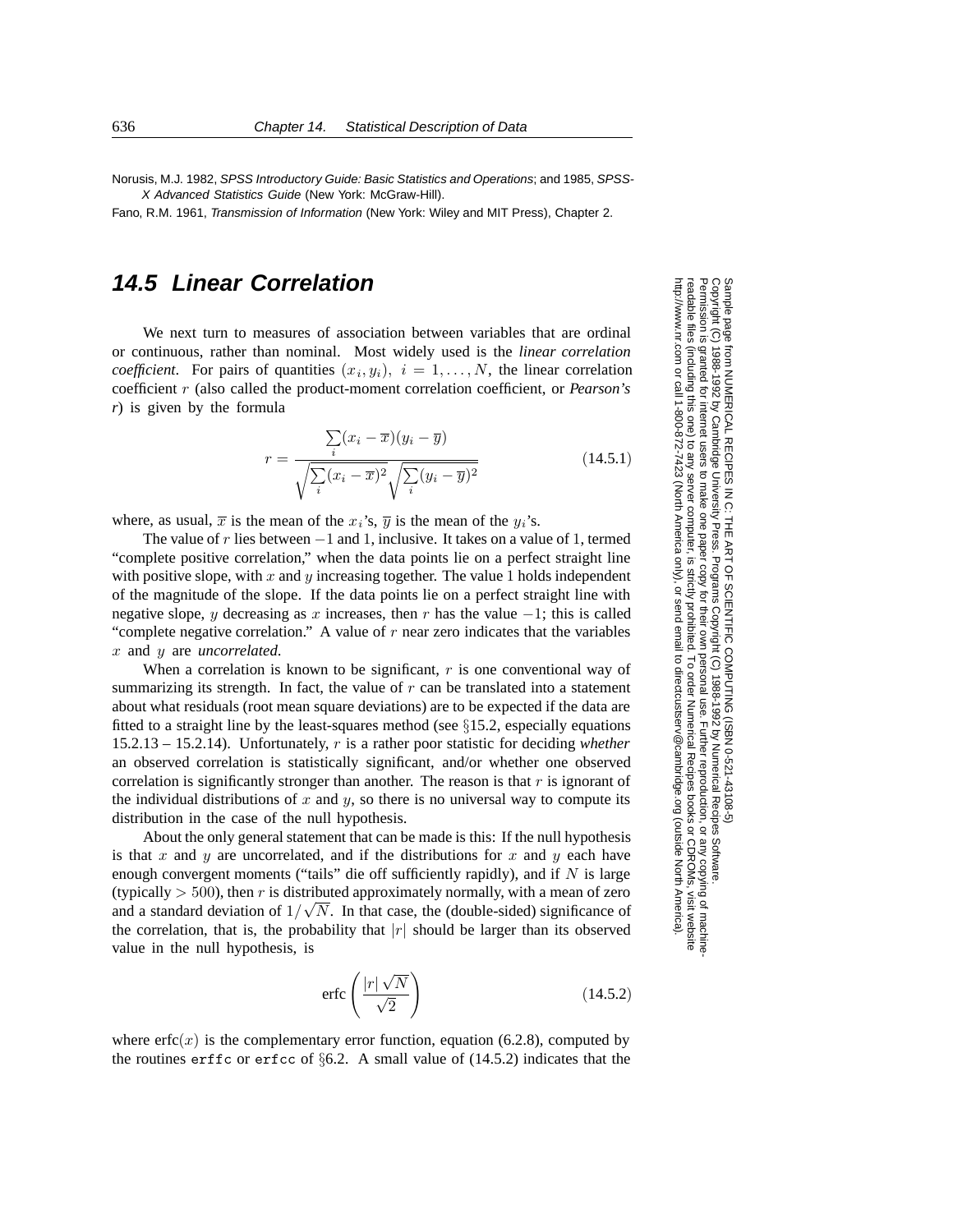two distributions are significantly correlated. (See expression 14.5.9 below for a more accurate test.)

Most statistics books try to go beyond (14.5.2) and give additional statistical tests that can be made using r. In almost all cases, however, these tests are valid only for a very special class of hypotheses, namely that the distributions of x and  $y$ jointly form a *binormal* or *two-dimensional Gaussian* distribution around their mean values, with joint probability density

$$
p(x,y) \, dx \, dy = \text{const.} \times \exp\left[ -\frac{1}{2} (a_{11}x^2 - 2a_{12}xy + a_{22}y^2) \right] \, dx \, dy \tag{14.5.3}
$$

where  $a_{11}, a_{12}$ , and  $a_{22}$  are arbitrary constants. For this distribution r has the value

$$
r = -\frac{a_{12}}{\sqrt{a_{11}a_{22}}} \tag{14.5.4}
$$

There are occasions when (14.5.3) may be known to be a good model of the data. There may be other occasions when we are willing to take (14.5.3) as at least a rough and ready guess, since many two-dimensional distributions do resemble a binormal distribution, at least not too far out on their tails. In either situation, we can use (14.5.3) to go beyond (14.5.2) in any of several directions:

First, we can allow for the possibility that the number  $N$  of data points is not large. Here, it turns out that the statistic

$$
t = r\sqrt{\frac{N-2}{1-r^2}}\tag{14.5.5}
$$

is distributed in the null case (of no correlation) like Student's  $t$ -distribution with  $\nu = N - 2$  degrees of freedom, whose two-sided significance level is given by  $1 - A(t|\nu)$  (equation 6.4.7). As N becomes large, this significance and (14.5.2) become asymptotically the same, so that one never does worse by using (14.5.5), even if the binormal assumption is not well substantiated.

Second, when N is only moderately large  $(> 10)$ , we can compare whether the difference of two significantly nonzero r's, e.g., from different experiments, is itself significant. In other words, we can quantify whether a change in some control variable significantly alters an existing correlation between two other variables. This is done by using *Fisher's z-transformation* to associate each measured r with a corresponding z,

$$
z = \frac{1}{2} \ln \left( \frac{1+r}{1-r} \right)
$$
 (14.5.6)

Then, each  $z$  is approximately normally distributed with a mean value

$$
\overline{z} = \frac{1}{2} \left[ \ln \left( \frac{1 + r_{\text{true}}}{1 - r_{\text{true}}} \right) + \frac{r_{\text{true}}}{N - 1} \right]
$$
(14.5.7)

where  $r_{true}$  is the actual or population value of the correlation coefficient, and with a standard deviation

$$
\sigma(z) \approx \frac{1}{\sqrt{N-3}}\tag{14.5.8}
$$

Permission is granted for internet users to make one paper copy for their own personal use. Further reproduction, or any copyin Copyright (C) 1988-1992 by Cambridge University Press.Programs Copyright (C) 1988-1992 by Numerical Recipes Software. Sample page from NUMERICAL RECIPES IN C: THE ART OF SCIENTIFIC COMPUTING (ISBN 0-521-43108-5) g of machinereadable files (including this one) to any servercomputer, is strictly prohibited. To order Numerical Recipes booksor CDROMs, visit website http://www.nr.com or call 1-800-872-7423 (North America only),or send email to directcustserv@cambridge.org (outside North America).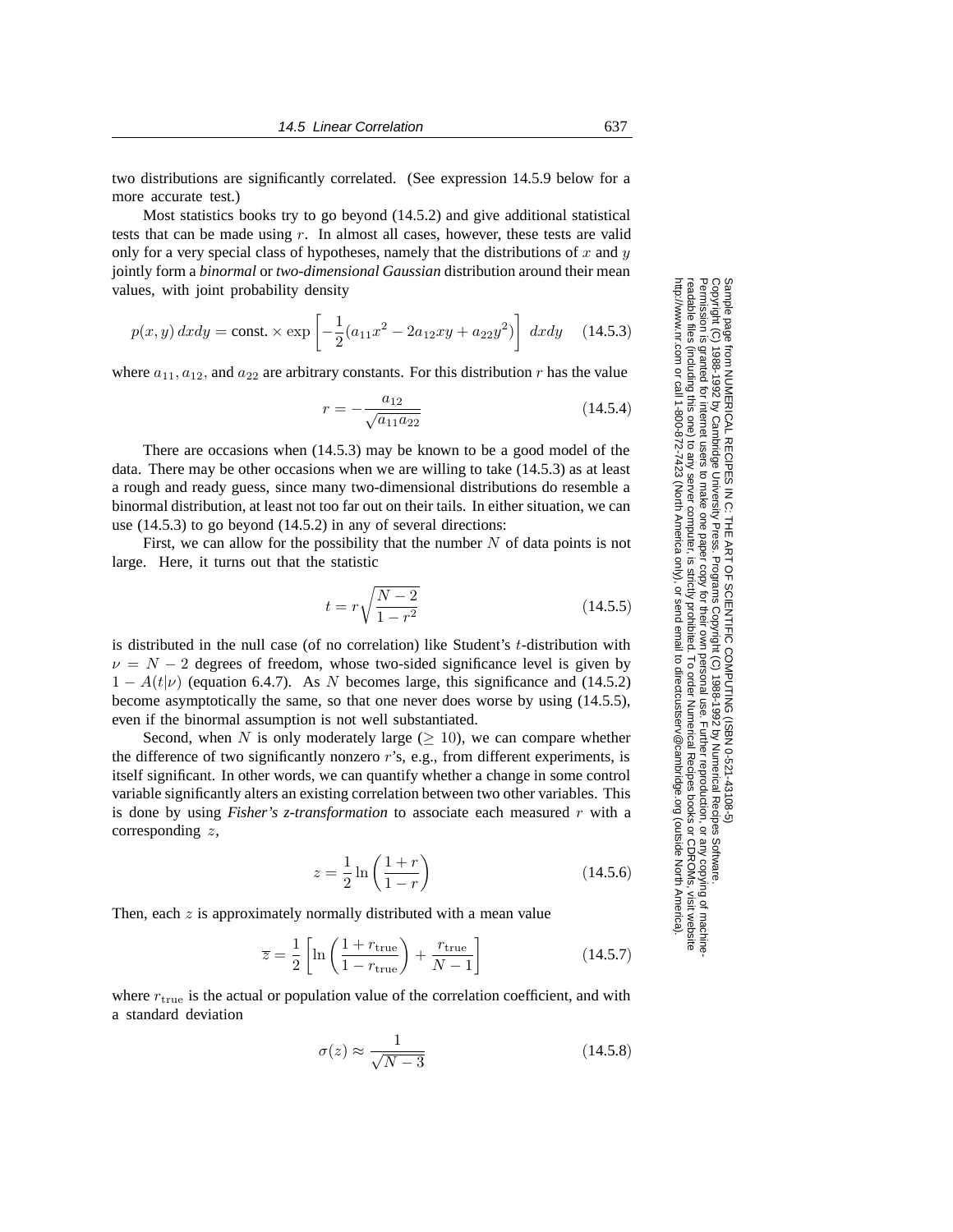Equations (14.5.7) and (14.5.8), when they are valid, give several useful statistical tests. For example, the significance level at which a measured value of r differs from some hypothesized value  $r_{true}$  is given by

$$
\text{erfc}\left(\frac{|z-\overline{z}|\sqrt{N-3}}{\sqrt{2}}\right) \tag{14.5.9}
$$

where z and  $\overline{z}$  are given by (14.5.6) and (14.5.7), with small values of (14.5.9) indicating a significant difference. (Setting  $\overline{z} = 0$  makes expression 14.5.9 a more accurate replacement for expression 14.5.2 above.) Similarly, the significance of a difference between two measured correlation coefficients  $r_1$  and  $r_2$  is

$$
\text{erfc}\left(\frac{|z_1 - z_2|}{\sqrt{2}\sqrt{\frac{1}{N_1 - 3} + \frac{1}{N_2 - 3}}}\right) \tag{14.5.10}
$$

where  $z_1$  and  $z_2$  are obtained from  $r_1$  and  $r_2$  using (14.5.6), and where  $N_1$  and  $N_2$ are, respectively, the number of data points in the measurement of  $r_1$  and  $r_2$ .

All of the significances above are two-sided. If you wish to disprove the null hypothesis in favor of a one-sided hypothesis, such as that  $r_1 > r_2$  (where the sense of the inequality was decided *a priori*), then (i) if your measured  $r_1$  and  $r_2$  have the *wrong* sense, you have failed to demonstrate your one-sided hypothesis, but (ii) if they have the right ordering, you can multiply the significances given above by 0.5, which makes them more significant.

But keep in mind: These interpretations of the  $r$  statistic can be completely meaningless if the joint probability distribution of your variables x and  $y$  is too different from a binormal distribution.

```
#include <math.h><br>#define TINY 1.0e-20
                                     Will regularize the unusual case of complete correlation.
void pearsn(float x[], float y[], unsigned long n, float *r, float *prob,
    float *z)
Given two arrays x[1..n] and y[1..n], this routine computes their correlation coefficient
r (returned as r), the significance level at which the null hypothesis of zero correlation is
disproved (prob whose small value indicates a significant correlation), and Fisher's z (returned
as z), whose value can be used in further statistical tests as described above.
{
    float betai(float a, float b, float x);
    float erfcc(float x);
    unsigned long j;
    float yt, xt, t, df;
    float syy=0.0,sxy=0.0,sxx=0.0,ay=0.0,ax=0.0;
```

```
for (i=1; i \le n; i++) { Find the means.
    ax += x[j];ay += y[j];
}
ax /= n;
ay /= n;<br>for (j=1;j<=n;j++) {
                                Compute the correlation coefficient.
    xt = x[j] - ax;yt=y[j]-ay;
    sxx += xt*xt;
    syy += yt*yt;
```
Permission is granted for internet users to make one paper copy for their own personal use. Further reproduction, or any copyin Copyright (C) 1988-1992 by Cambridge University Press.Programs Copyright (C) 1988-1992 by Numerical Recipes Software. Sample page from NUMERICAL RECIPES IN C: THE ART OF SCIENTIFIC COMPUTING (ISBN 0-521-43108-5) g of machinereadable files (including this one) to any servercomputer, is strictly prohibited. To order Numerical Recipes booksor CDROMs, visit website http://www.nr.com or call 1-800-872-7423 (North America only),or send email to directcustserv@cambridge.org (outside North America).